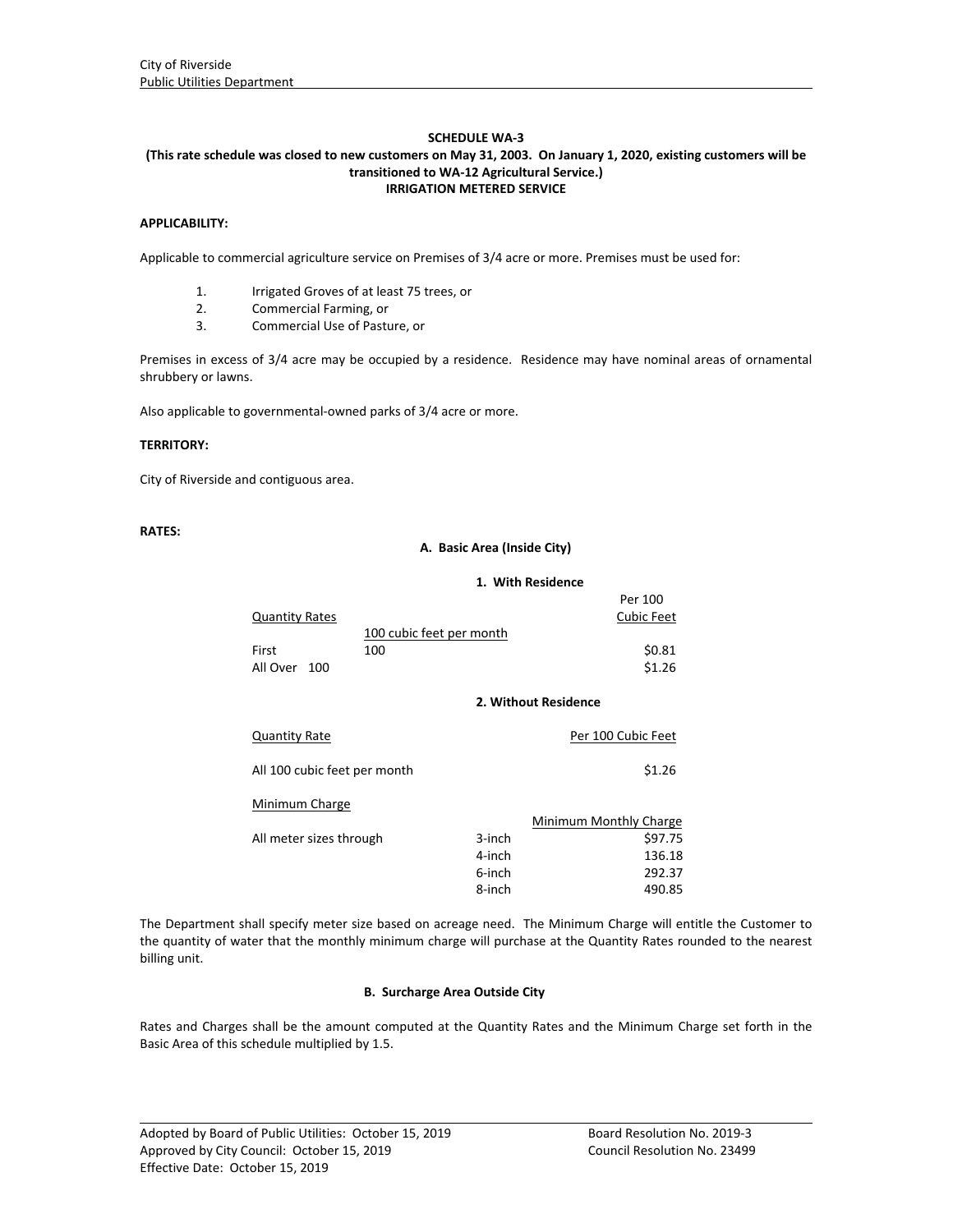Schedule WA‐3 Irrigation Metered Service ‐2‐

### **SPECIAL CONDITIONS**

- 1. This rate schedule shall not apply to any additional Customers or additional Customers' Premises after May 31, 2003. This rate schedule shall continue to apply to WA‐3 Customers and their Premises eligible for and receiving water service under WA‐3 as of May 31, 2003 only so long as such Customers and their Premises continuously meet the criteria set out in the "Applicability" section above.
- 2. Greenbelt Definition. That area defined by Section 3(a) of Proposition R approved by the voters of Riverside in 1979.
- 3. Water Conservation Surcharge

The rates and charges above are subject to a surcharge (Water Conservation Surcharge) as adopted via City Council Resolution No. 22675 on April 22, 2014 and such surcharge as in effect from time to time. The Water Conservation Surcharge will be applied to the Customer's total water usage charge including without limitation the quantity rates, customer and minimum charge for the applicable billing period.

- 4. Applicable Rate Schedule
	- a. Applicable Rate Schedule

For Customers applying for service at an existing service address, the Utility will assign a water rate schedule based on the characteristics of the service address. The Utility will presume that any water rate previously assigned to that service address is the appropriate schedule, unless the Customer requests a review for another applicable rate schedule, rate, or optional provision. In certain situations when a Customer does not qualify for a water rate previously assigned to that service address, the Utility will assign the applicable rate to the Customer. The Utility assumes no responsibility for advising the Customer of lower optional rates under existing schedules available as a result of the Customer's changes to the characteristics of the service address.

b. Change of Rate Schedule

A change to the applicable rate schedule may be made if the Utility determines that the Customer no longer qualifies for the assigned rate schedule. The change will become effective for service rendered after the next regular meter reading following verification and approval by the Utility of such eligibility. Any change in rate schedules pursuant to this section shall be made prospectively only.

5. Water General Fund Transfer

The Water General Fund Transfer is a component of every customer's water bill, and is a transfer of up to 11.5% of revenues from the Water Fund to the City's General Fund. On June 4, 2013, the voters of the City of Riverside approved the Water General Fund Transfer as a general tax, pursuant to Article 13.C of the California Constitution.

## **ENERGY COST ADJUSTMENT FOR PUMPING WATER:**

The Quantity Rates shall be subject to an energy cost adjustment relating to increases and decreases in the cost of electric power for pumping water. This energy cost adjustment shall apply to each one hundred cubic feet (CCF) of sales to which Quantity Rates apply.

Determination of the adjustment factor shall be made at the beginning of each quarter, with the initial adjustment beginning February 1, 1983.

<u> 1989 - Johann Stoff, amerikansk politiker (d. 1989)</u>